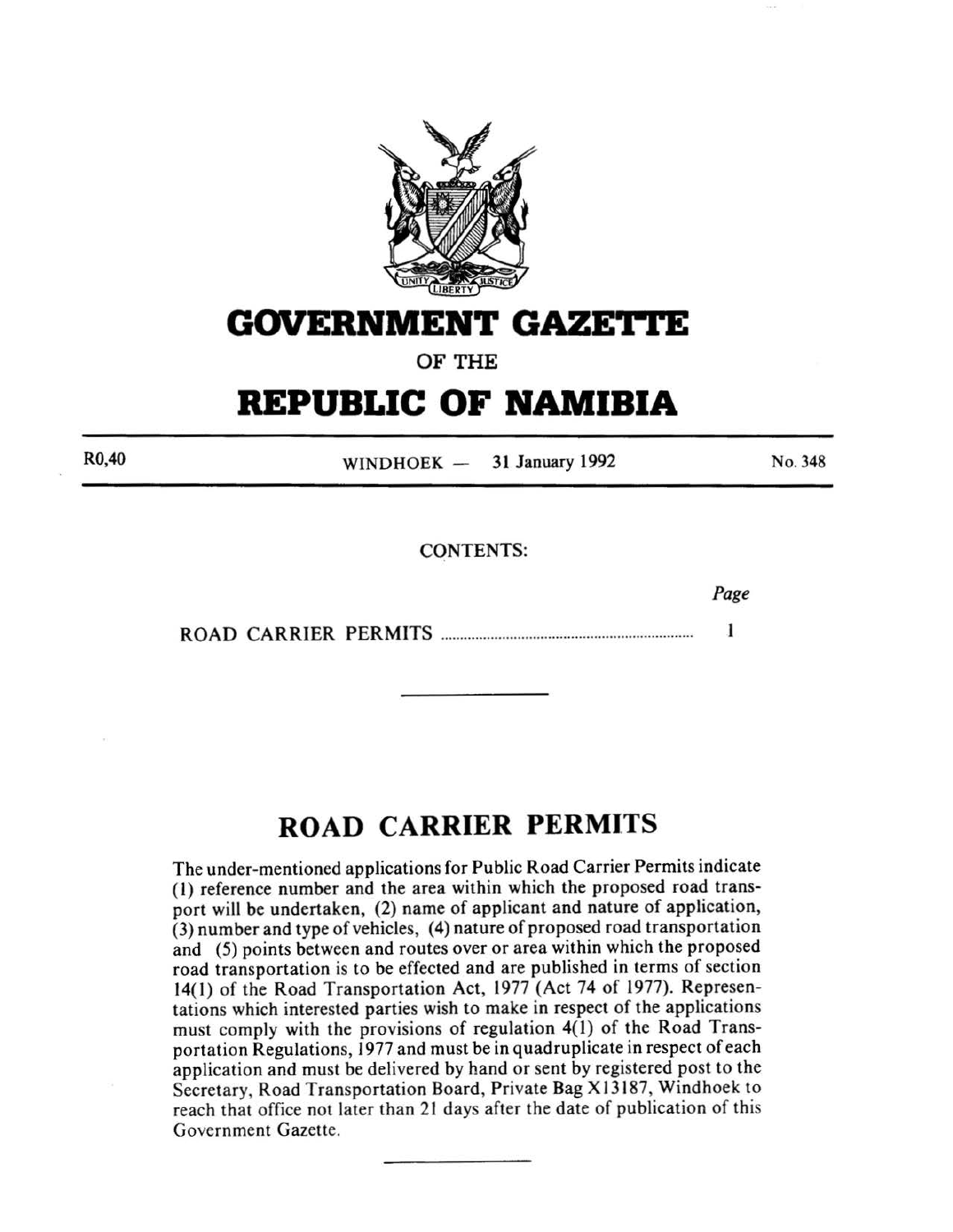- (1) 22/10/91 910P626
- (2) **KAZOMBAUE M., WINDHOEK** New application.<br>(3) N 61717 W Motor car 5 Persons
- (3) N 61717 W Motor car
- (4) (a) Taxi-passengers and their personal luggage.
- (5) (a) (i) Within Windhoek municipal area.
- (1) 22110/91 910P627
- (2) **HELLAO H.S., WINDHOEK** New application.<br>(3) N 9966 W Motor car 6 Persons
- (3) N 9966 W Motor car 6 Persons
- (4) (a) Taxi-passengers and their personal luggage.
- (5) (a) (i) Within Windhoek municipal area.
- (1) 22/10/91 910P628
- (2) MUAKUININANGE D., WINDHOEK  $-$  Transfer of OP484 from Estate Late J. Nakale.
- (3) Motor car to be acquired 6 Persons
- (4) (a) Taxi-passengers and their personal luggage.
- (5) (a) (i) Within Windhoek municipal area.
- (1) 22/10/91 910P629
- (2) MARENGA A., WINDHOEK New application.<br>
(3) Motor car to be acquired 6 Persons
- (3) Motor car to be acquired
- (4) (a) Taxi-passengers and their personal luggage.
- (5) (a) (i) Within Windhoek municipal area.
- (1) 23/10/91 910P632
- (2) JORGE M., WINDHOEK  $-$  New application.
- (3) Motor car to be acquired 6 Persons
- (4) (a) Taxi-passengers and their personal luggage.
- (5) (a) (i) Within Windhoek municipal area.
- (1) 23110/91 910P633
- (2) LUKAS F., WINDHOEK  $-$  New application.
- (3) Motor car to be acquired 6 Persons
- (4) (a) Taxi-passengers and their personal luggage.
- (5) (a) (i) Within Windhoek municipal area.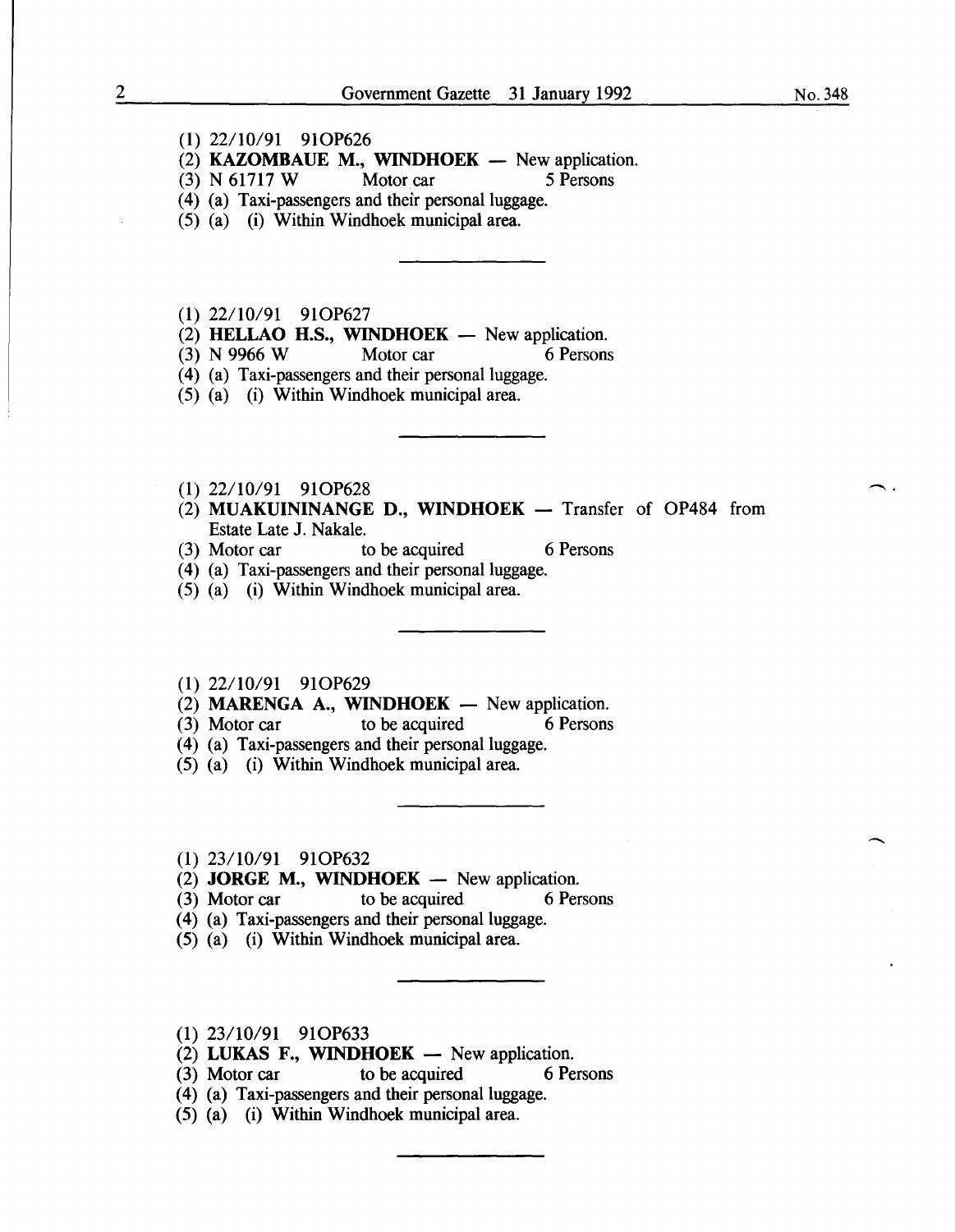- (1) 23/10/91 910P634
- $(2)$  KANAKWA T.D., WINDHOEK New application.
- (3) Motor car to be acquired 6 Persons
- (4) (a) Taxi-passengers and their personal luggage.
- (5) (a) (i) From Ongwediva to places situated within Ondangwa or Oshakati municipal areas and return. T/Table: As and when required.
	-
	- Tariffs: As per agreement.
- (1) 23/10/91 910P635
- (2) KANAKWA T.D., WINDHOEK  $-$  New application.<br>(3) Motor car to be acquired 6 Persons
- $(3)$  Motor car to be acquired
- (4) (a) Taxi-passengers and their personal luggage.
- $(5)$  (a) (i) From Ongwediva to places situated within Ondangwa and Oshakati municipal areas and return.

T/Table: As and when required.

Tariffs: As per agreement.

(1) 23/10/91 910P636

 $(2)$  KANAKWA T.D., WINDHOEK - New application.

- (3) Motor car to be acquired 6 Persons
- (4) (a) Taxi-passengers and their personal luggage.
- (5) (a) (i) From Ongwediva to Oshakati and return.
	- T/Table: As and when required. Tariffs: As per agreement.
- (1) 23/10/91 910P637
- (2) **KANAKWA T.D., WINDHOEK** New application.<br>(3) Motor car to be acquired 6 Persons
- (3) Motor car to be acquired
- (4) (a) Taxi-passengers and their personal luggage.
- (5) (a) (i) From places situated within Ondangwa town to Onandjokwe and return.

T/Table: As and when required.

- Tariffs: As per agreement.
- (1) 24/10/91 910P639
- (2) WILLEMSE A.C., WINDHOEK  $-$  New application.
- (3) N 67462 W Motor car 6 Persons
- ( 4) (a) Taxi-passengers and their personal luggage.
- (5) (a) (i) Within Windhoek municipal area.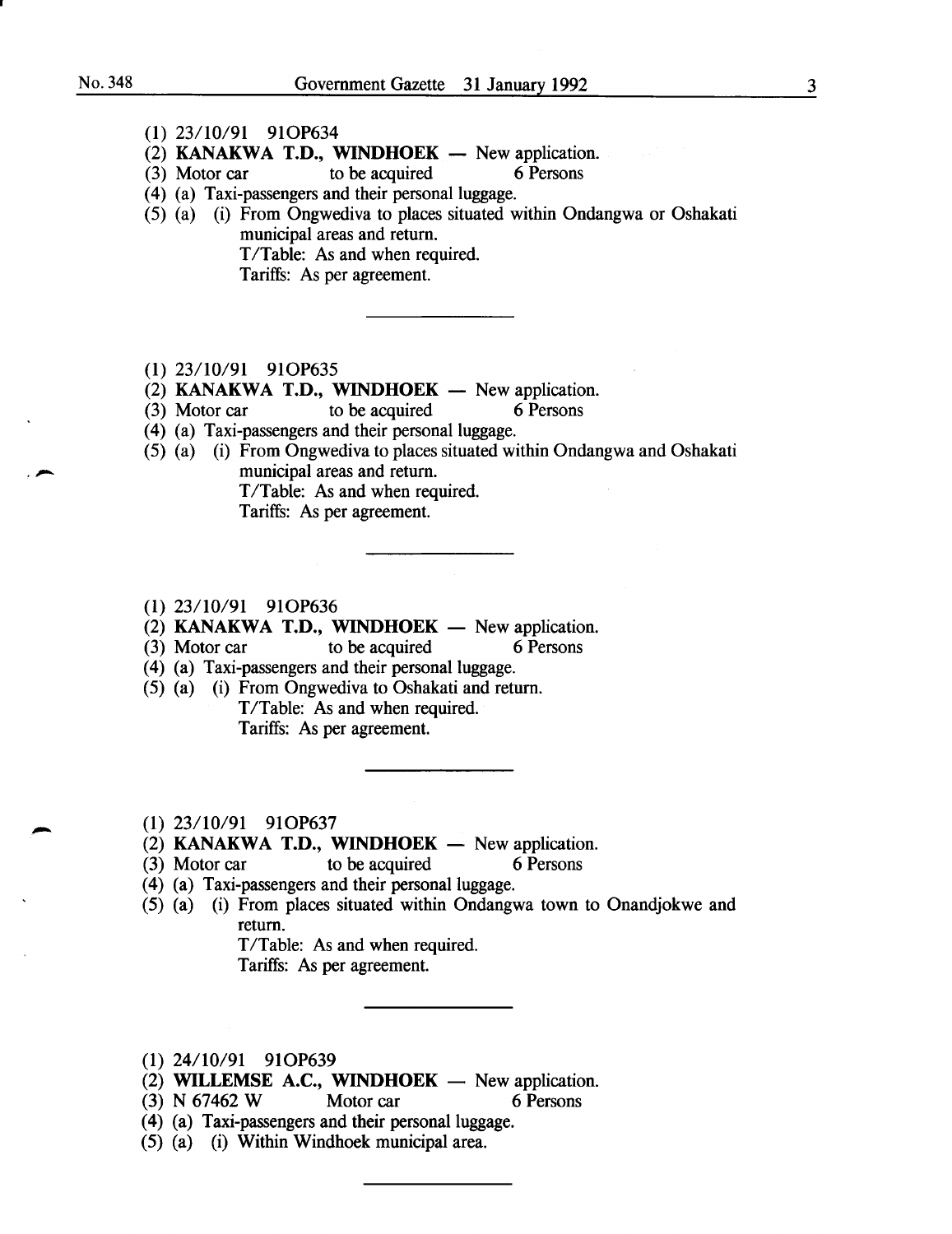- (1) 24/10/91 910P641
- (2) **NEPEMBE A., WINDHOEK** New application.<br>(3) Motor car to be acquired 5 Person
- (3) Motor car to be acquired *5* Persons
- (4) (a) Taxi-passengers and their personal luggage.
- (5) (a) (i) Within Windhoek municipal area.
- (1) 24/10/91 910P642
- (2) NANGOLO E., WINDHOEK New application.<br>(3) Motor car to be acquired 6 Person
- to be acquired 6 Persons
- (4) (a) Taxi-passengers and their personal luggage.
- (5) (a) (i) Within Windhoek municipal area.
- (1) 25/10/91 910P643
- $(2)$  IHULU S., WALVIS BAY  $-$  New application.
- (3) Bus to be acquired  $41$  Persons
- ( 4) (a) Passengers and their personal effects.
- (5) (a) (i) From Kuisebmond to Oshakati and return as per the attached annexure "A".
	- $``A"$
- 1. Persons and their personal luggage From the terminus at Kuisebmond, Walvis Bay to the terminus at Omatale Open Market at Oshakati via the route set out hereunder and return via the same route:

#### Route:

From the terminus at Kuisebmond, Walvis Bay via unnamed roads to the junction with the Walvis Bay/Swakopmund main road, then via the said main road to the junction with Loopuyt Street at Swakopmund, then via Loopuyt Street, Rhode Allee, Siidring Street and Schlosser Street to the shopping Centre in Mondesa, then via Schlosser Street and Siidring Street to the junction with Kaiser Wilhelm Street, then via Kaiser Wilhelm Street to the junction with the Swakopmund/Usakos main road, then via the said main road to the junction with the access road leading to Arandis, then via the access road and Keurboom Road to the BP Service Station at Arandis, then via Keurboom and the said access road to the Swakopmund/Usakos main road, then via the said main road to the junction with Moltke Street at Usakos, then via Moltke Street and Bahnhof Street to the junction with the Usakos/Karibib main road, then via the said main road to the juntion with Main Street at Karibib, then via Main Street to the junction with the Karibib/Okahandja main road, then via the said main road to the junction with the Karibib/Omaruru main road, then via the said main road to the junction with Main Road at Omaruru, then via Main Road to the Mobil Service Station at Omaruru, then via Main Road to the junction with the Omaruru/Kalkveld main road, then via the said main road to the junction with Main Road at Kalkveld,then via Main Road to the junction with the Kalkveld/ Otjiwarongo main road, then via the said main road to the junction with Pavilion

-.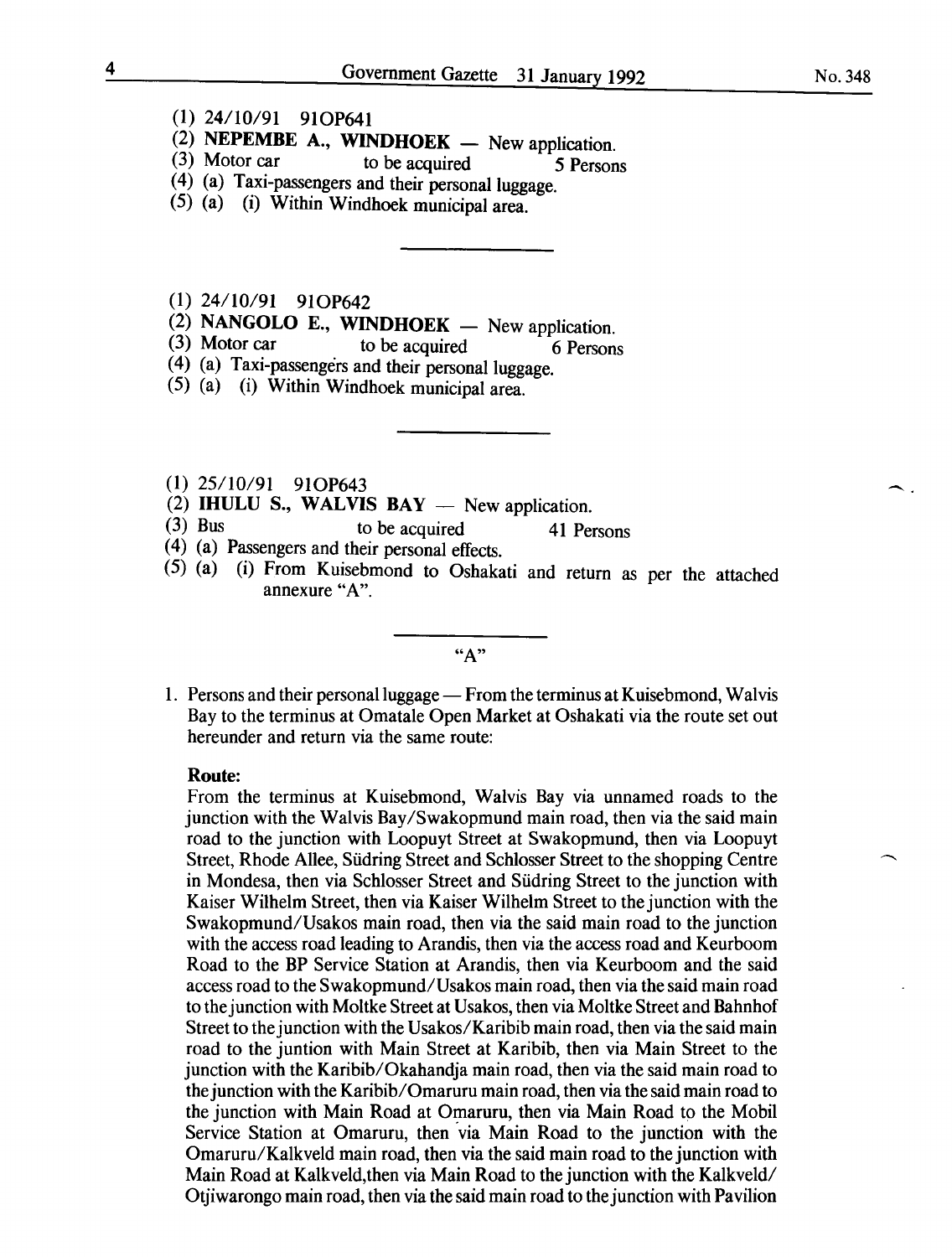Road at Otjiwarongo, then via Pavilion Road, Dan Pienaar and Voortrekker Road to the junction with the Otjiwarongo/Otavi main road, then via the said main road to the junction with the Otavi/Tsumeb main road, then via the said main road to the junction with the Grootfontein/Tsumeb/Oshivelo main road, then via the said main road to the junction with the Oshivelo/Ondangwa main road, then via the said main road to the junction with the Ondangwa/Oshakati main road, then via the said main road to the terminus at Oshakati and return via the same route.

### Time-table

| <b>Fridays</b>    | <b>Departure</b> | <b>Arrival</b> |                |
|-------------------|------------------|----------------|----------------|
| <b>Walvis Bay</b> | 18:00            | 18:30          | Swakopmund     |
| Swakopmund        | 19:00            | 20:00          | <b>Arandis</b> |
| Arandis           | 20:15            | 22:30          | Omaruru        |
| Omaruru           | 22:45            | 07:00          | Oshakati       |
|                   |                  |                |                |
| <b>Sundays</b>    | <b>Departure</b> | <b>Arrival</b> |                |
| Oshakati          | 13:00            | 21:15          | Omaruru        |
| Omaruru           | 21:30            | 23:45          | Arandis        |
| Arandis           | 00:00            | 01:00          | Swakopmund     |

#### **Tariffs**

-

R33-00 per person per single trip.

| $(1)$ 25/10/91 | 91OP645 |
|----------------|---------|
|----------------|---------|

- (2) HOABEB C.M., WINDHOEK  $-$  New application.
- (3) N 75919 W Motor car 6 Persons
- (4) (a) Taxi-passengers and their personal luggage.
- (5) (a) (i) Within Windhoek municipal area.
- (1) 25/10/91 910P648
- (2) TJIHOREKO P.U., WINDHOEK  $-$  Replacement of N 50539 W six seater motor car.
- (3) N 14722 W Motor car 5 Persons
- (4) (a) Taxi-passengers and their personal luggage.
- (5) (a) (i) Within Windhoek municipal area.
- (1) 25/10/91 910P649
- (2) KAMETJIRORO W., WINDHOEK  $-$  New application.
- (3) Mini-bus to be acquired 10 Persons Mini-bus to be acquired 10 Persons
- (4) (a) Taxi-passengers and their personal luggage.
- (5). (a) (i) Within Windhoek municipal area.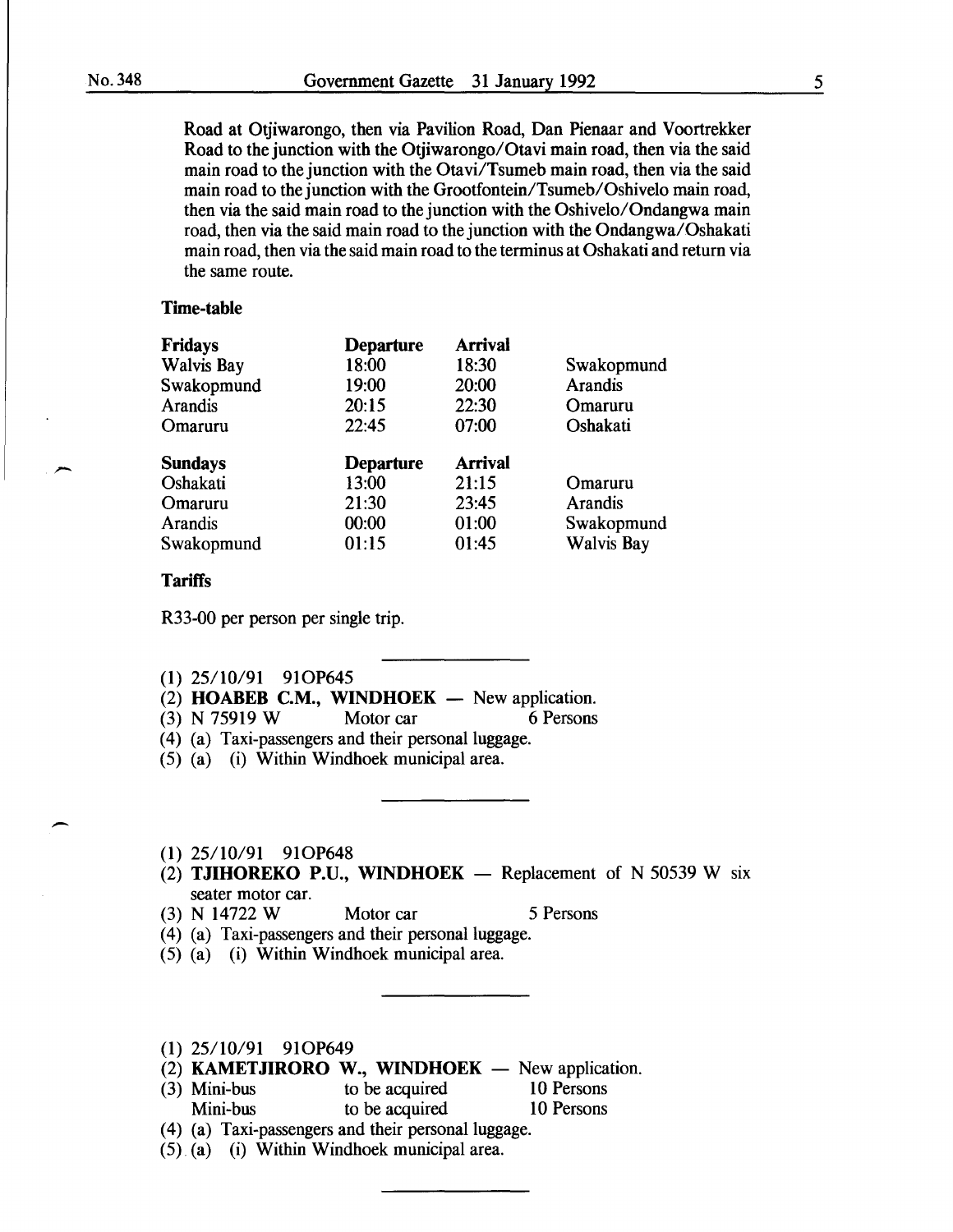### (1) 25/10/91 910P650

 $(2)$  UPI M., WINDHOEK - New application.

| (3) Motor car | to be acquired                                                 | 5 Persons |
|---------------|----------------------------------------------------------------|-----------|
| Motor car     | to be acquired                                                 | 5 Persons |
| Motor car     | to be acquired                                                 | 5 Persons |
|               | $(4)$ $(4)$ T <sub>ax</sub> message and their nonconal lungers |           |

(4) (a) Taxi-passengers and their personal luggage.

(5) (a) (i) Within Windhoek municipal area.

#### (1) 25/10/91 91OP651

# (2) **TJAVEONDJA E., WINDHOEK** - New application.<br>(3) Mini-bus to be acquired 10 Persons

 $(3)$  Mini-bus to be acquired

- (4) (a) Taxi-passengers and their personal luggage.
- (5) (a) (i) Within Windhoek municipal area.

### (1) 25/10/91 910P652

- 
- (2) **TJIRERA F., WINDHOEK** New application.<br>(3) Mini-bus to be acquired 10 Persons Mini-bus to be acquired 10 Persons<br>
Mini-bus to be acquired 10 Persons to be acquired
- (4) (a) Taxi-passengers and their personal luggage.
- (5) (a) (i) Within Windhoek municipal area.

### (1) 25/10/91 910P653

- 
- (2) **HIKUAMA O., WINDHOEK** New application.<br>(3) Mini-bus to be acquired 10 Persons to be acquired Mini-bus to be acquired 10 Persons (4) (a) Taxi-passengers and their personal luggage.
- 
- (5) (a) (i) Within Windhoek municipal area.
- (1) 25/10/91 910P654
- $(2)$  TJIHERO A.T., OKAHANDJA New application.
- (3) Mini-bus to be acquired 10 Persons
- (4) (a) Taxi-passengers and their personal luggage.
- (5) (a) (i) (a) Within the municipal area of Okahandja; and (b) from place situated in area (a) to places situated within Windhoek municipal area and return.

T/Table: As and when required.

Tariffs: As per agreement.

-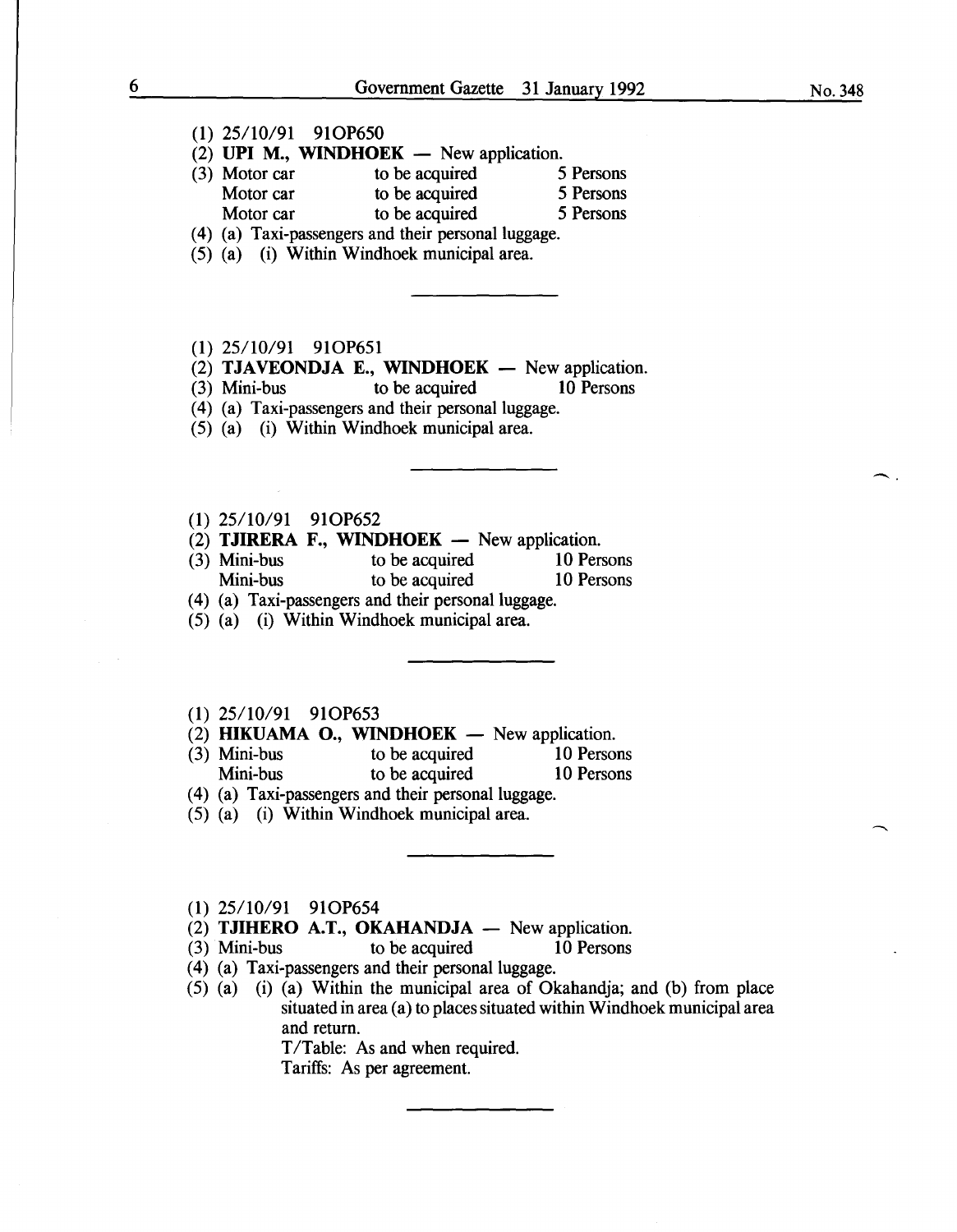$\overline{\phantom{a}}$ 

-

- (1) 28/10/91 910P655
- (2) **KANDJII E., WINDHOEK** New application.<br>(3) Motor car to be acquired 6 Persons
- to be acquired
- ( 4) (a) Taxi-passengers and their personal luggage.
- (5) (a) (i) Within Windhoek municipal area.
- (1) 23/10/91 910P658
- (2) ISAACS G., WINDHOEK  $-$  New application.
- (3) N 11500 W Motor car 6 Persons
- (4) (a) Taxi-passengers and their personal luggage.
- (5) (a) (i) Within Windhoek municipal area .
- (1) 28/10/91 910P660
- (2) KAHUURE A., WINDHOEK  $-$  New application.
- (3) Motor car to be acquired 6 Persons
- (4) (a) Taxi-passengers and their personal luggage.
- (5) (a) (i) Within Windhoek municipal area.

#### (1) 28/10/91 91OP661

- (2) RINCK K., WINDHOEK  $-$  New application.
- (3) S/trailer to be acquired 30000 kg
- S/trailer to be acquired 30000 kg
- ( 4) (a) Goods all classes.
- (5) (a) (i) From a place on the border of Namibia with a neighbouring country to places situated within Namibia.
	- (ii) From a place on the border of Namibia with a neighbouring country through Namibia to another place on the border of Namibia with a neighbouring country.
	- (iii) From places situated within Namibia to places situated on the border of Namibia with neighbouring countries.
	- (iv) Within the borders of the Republic of Namibia.
- (1) 29/10/91 910P662
- (2) AFRICA B.J., REHOBOTH  $-$  New application.
- (3) Motor car to be acquired 6 Persons
- (4) (a) Taxi-passengers and their personal luggage.
- (5) (a) (i) Within Rehoboth municipal area.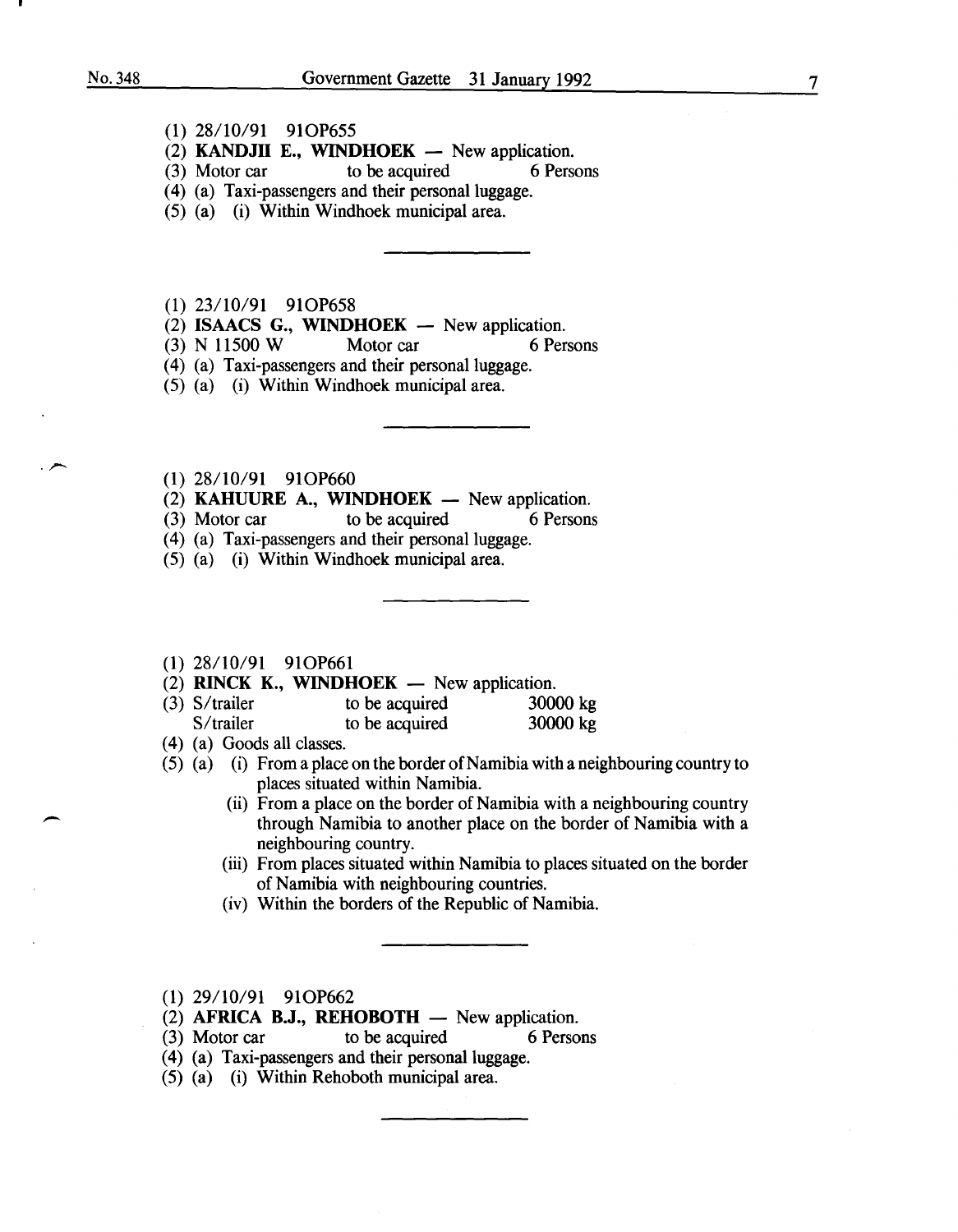$\hat{\phantom{a}}$ 

- (1) 29/10/91 910P663
- (2) SHIVUTE F., WINDHOEK  $-$  New application.
- (3) N 25987 W Bus 27 Persons
- ( 4) (a) Passengers and their personal effects.
- (5) (a) (i) From Windhoek to Okango via Okahandja, Otjiwarongo, Tsumeb, Oshivelo and Ondangwa and return via the same route. Time-table: As and when required. Tariffs: As per agreement.
- (1) 29/10/91 910P665
- (2) **KARIPATA O., WINDHOEK** New application.<br>(3) Motor car to be acquired 6 Persons
- $(3)$  Motor car
- (4) (a) Taxi-passengers and their personal luggage.
- (5) (a) (i) Within Windhoek municipal area.
- (1) 29/10/91 910P666
- (2) MUNGUNDA E., WINDHOEK  $-$  Replacement of N 31573 W five seater motor car.
- (3) N 26750 W Mini-bus 9 Persons
- (4) (a) Taxi-passengers and their personal luggage.
- (5) (a) (i) Within Windhoek municipal area.
- (1) 29/10/91 910P667
- (2) KANDJII E., WINDHOEK  $-$  New application.
- (3) Motor car to be acquired 6 Persons
- (4) (a) Taxi-passengers and their personal luggage.
- (5) (a) (i) Within Windhoek municipal area.
- (1) 29/10/91 910P668
- (2) KANDJII E.K., WINDHOEK New application.<br>(3) Motor car to be acquired 6 Persons
- $(3)$  Motor car to be acquired
- (4) (a) Taxi-passengers and their personal luggage.
- (5) (a) (i) Within Windhoek municipal area.

#### (1) 29/10/91 910P669

- (2) **ZAARUKA A., WINDHOEK**  $-$  New application.
- (3) Motor car to be acquired 6 Persons
- (4) (a) Taxi-passengers and their personal luggage.
- (5) (a) (i) Within Windhoek municipal area.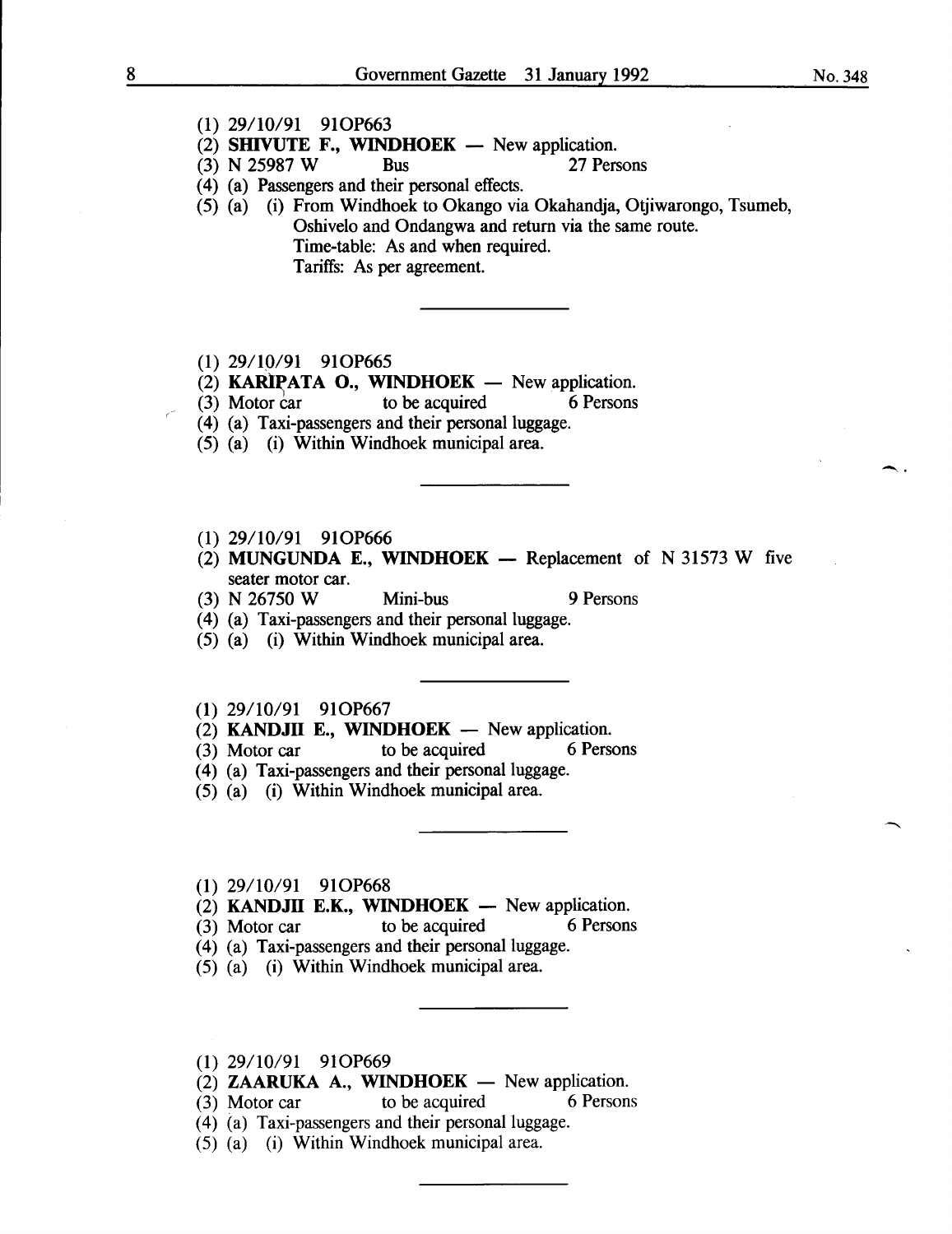- (1) 29/10/91 910P670
- (2) **ZAARUKA W., WINDHOEK** New application.<br>(3) Motor car to be acquired 6 Persons
- $(3)$  Motor car to be acquired
- (4) (a) Taxi-passengers and their personal luggage.
- (5) (a) (i) Within Windhoek municipal area.
- (1) 30/10/91 910P671
- (2) TJIVIRURA F., WINDHOEK  $-$  New application.
- (3) Motor car to be acquired 6 Persons
- (4) (a) Taxi-passengers and their personal luggage.
- (5) (a) (i) Within Windhoek municipal area.
- (1) 30/10/91 910P672
- (2) **TJIURU I.B., WINDHOEK** New application.<br>(3) Motor car to be acquired 6 Persons
- $(3)$  Motor car to be acquired
- (4) (a) Taxi-passengers and their personal luggage.
- (5) (a) (i) Within Windhoek municipal area.
- (1) 30/10/91 910P673
- (2) SAMUELS D.E., WINDHOEK  $-$  New application.<br>(3) Motor car to be acquired 6 Persons
- $(3)$  Motor car to be acquired
- (4) (a) Taxi-passengers and their personal luggage.
- (5) (a) (i) Within Windhoek municipal area.
- (1) 30/10/91 910P675
- $(2)$  YON J., WALVISBAY  $-$  New application.
- (3) CWB 7572 Lorry 4541 kg
- ( 4) (a) Goods all classes.
- (5) (a) (i) From a place on the Namibia/R.S.A. border at the C.R. Swart bridge south of Swakopmund to a place on the Namibia/R.S.A. border at Noordoewer via Usakos, Karibib, Okahandja, Windhoek, Mariental, Keetmanshoop and Griinau.
	- (ii) From a place on the Namibia/R.S.A. border at Noordoewer to a place on the Namibia/R.S.A. border south of Swakopmund at the C.R. Swart bridge.
- (1) 31/10/91 910P676
- $(2)$  TJIVIRURA F., WINDHOEK New application.
- (3) Motor car to be acquired 6 Persons
- $(4)$  (a) Taxi-passengers and their personal luggage.
- (5) (a) (i) Within Windhoek municipal area.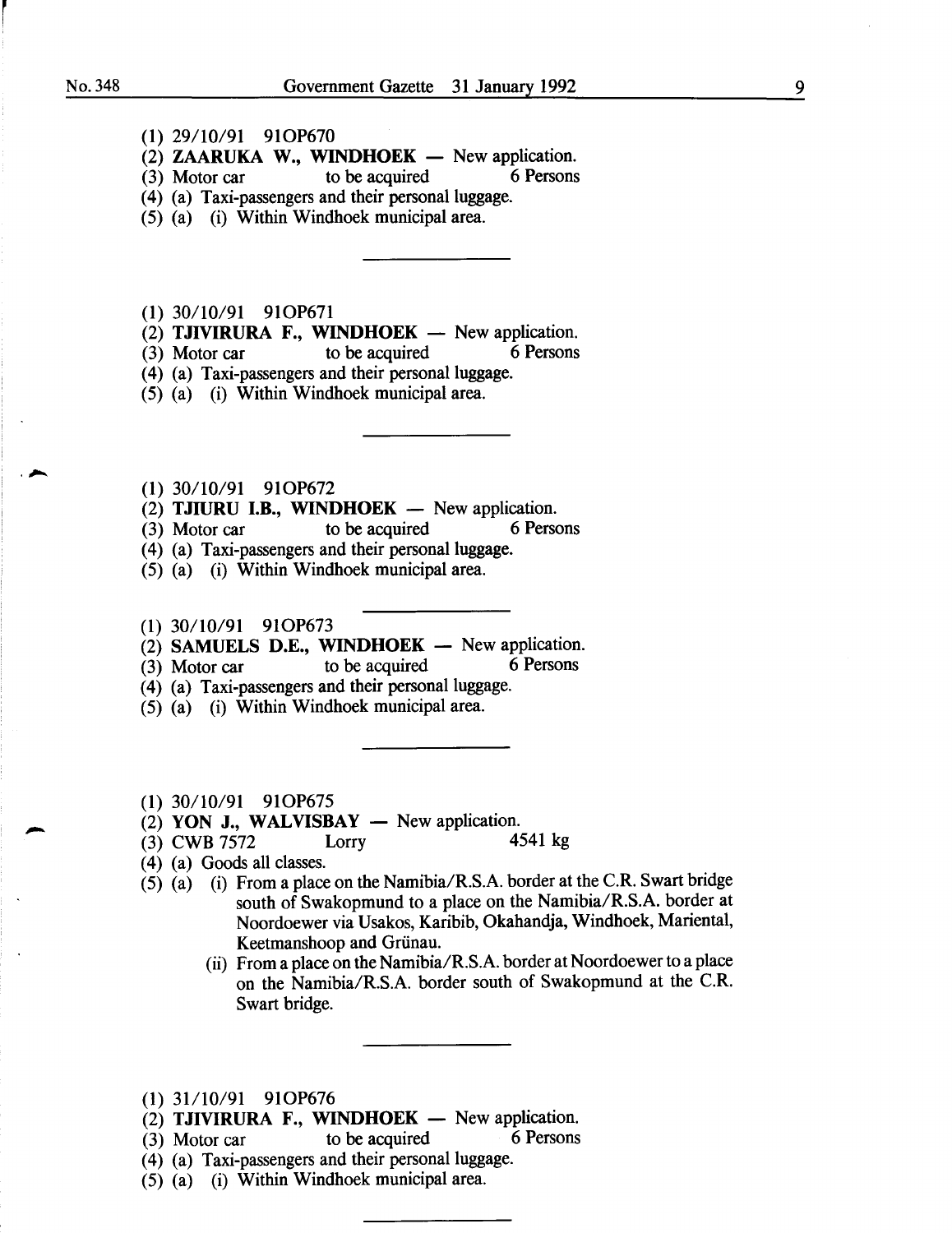# (1) 31/10/91 910P677

- (2) **TJIJAUNDJA G., WINDHOEK** New application.<br>(3) Motor car to be acquired 6 Persons
- $(3)$  Motor car
- (4) (a) Taxi-passengers and their personal luggage.
- (5) (a) (i) Within Windhoek municipal area.
- (1) 31110/91 910P679
- (2) ALUMBUNGU B., WINDHOEK  $-$  New application.<br>(3) Motor car to be acquired 6 Persons
- $(3)$  Motor car to be acquired

(4) (a) Taxi-passengers and their personal luggage.

- (5) (a) (i) Within Windhoek municipal area.
- (1) 31/10/91 91OP681
- (2) **MONDE A., WINDHOEK** New application.<br>(3) Motor car to be acquired 6 Persons
- $(3)$  Motor car to be acquired
- (4) (a) Taxi-passengers and their personal luggage.
- (5) (a) (i) Within Windhoek municipal area.

### $(1)$  01/11/91 91OP683

- $(2)$  KAHIKURA J., WINDHOEK New application.
- (3) Motor car to be acquired 5 Persons
- (4) (a) Taxi-passengers and their personal luggage.
- (5) (a) (i) Within Windhoek municipal area.

# (1) 01/11/91 91OP685

- (2) DANTU J., WINDHOEK New application.<br>(3) Mini-bus to be acquired 9 Persons
- (3) Mini-bus to be acquired 9 Persons Mini-bus to be acquired 9 Persons
- (4) (a) Taxi-passengers and their personal luggage.
- (5) (a) (i) Within Windhoek municipal area.

#### (1) 01/11/91 91OP686

- (2) HIKUAMA H., WINDHOEK New application.<br>(3) Motor car to be acquired 9 Persons
- $(3)$  Motor car to be acquired Motor car to be acquired 9 Persons
- (4) (a) Taxi-passengers and their personal luggage.
- (5) (a) (i) Within Windhoek municipal area.

 $\overline{\phantom{a}}$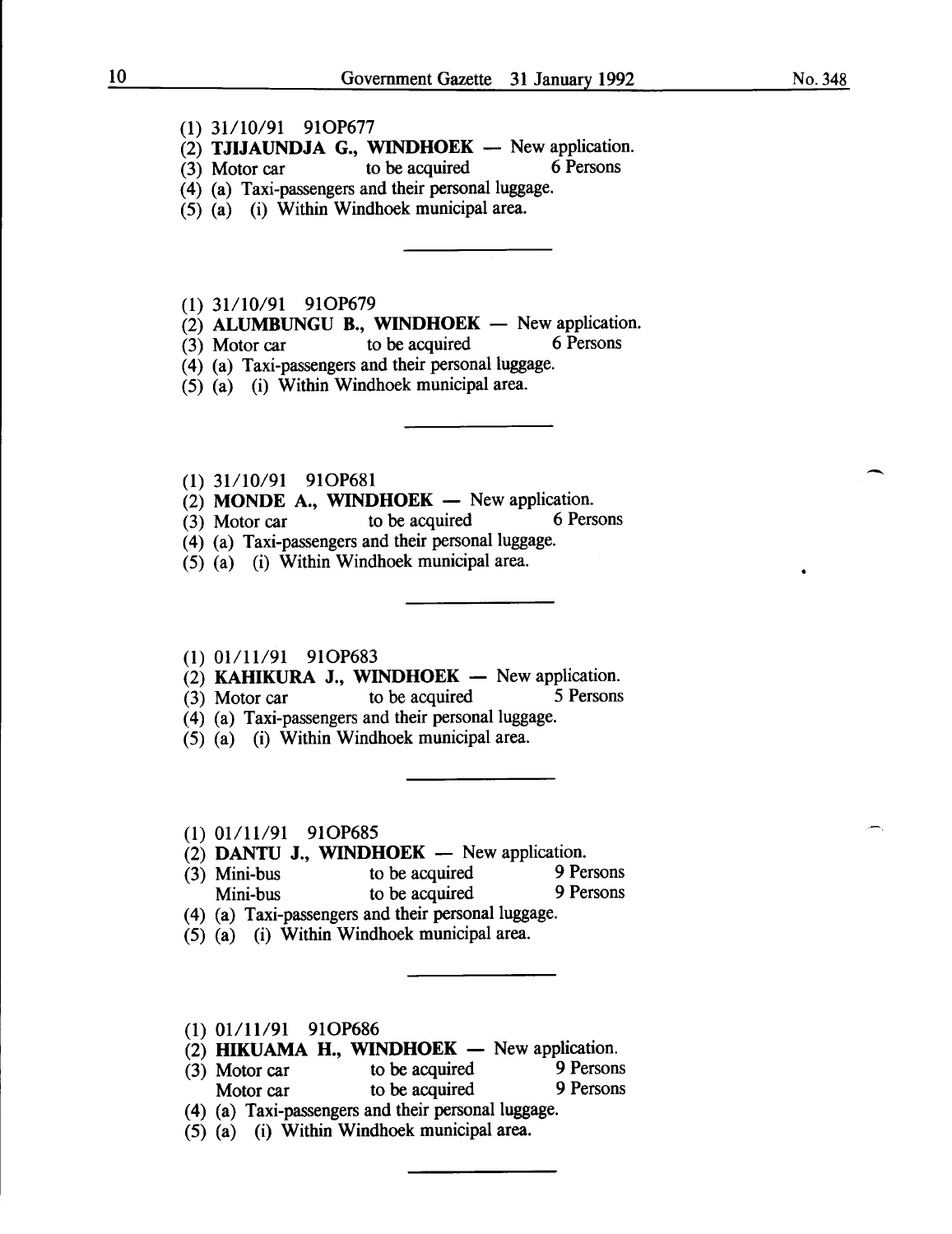- (1) 04/11/91 910P687
- (2) MURISE A., WINDHOEK New application.<br>(3) Motor car to be acquired 6 Persons
- $(3)$  Motor car
- ( 4) (a) Taxi-passengers and their personal luggage.
- (5) (a) (i) Within Windhoek municipal area.

(1) 04/11191 910P688

- (2) MUUNDJUA S.K., WINDHOEK New application.<br>(3) Motor car to be acquired 6 Persons
- $(3)$  Motor car to be acquired
- (4) (a) Taxi-passengers and their personal luggage.
- (5) (a) (i) Within Windhoek municipal area .
- (1) 04/11/91 91OP689
- (2) SHINGOMBWE O., WINDHOEK New application.<br>(3) Motor car to be acquired 6 Persons
- $(3)$  Motor car to be acquired
- (4) (a) Taxi-passengers and their personal luggage.
- (5) (a) (i) Within Windhoek municipal area.
- (1) 04/11/91 910P690
- (2) MUWANGUA M., WINDHOEK  $-$  New application.<br>(3) Motor car to be acquired 6 Persons
- $(3)$  Motor car to be acquired
- (4) (a) Taxi-passengers and their personal luggage.
- (5) (a) (i) Within Windhoek municipal area.
- (1) 04/11/91 910P691
- $(2)$  MUVANGUA M.V.K., WINDHOEK New application.
- (3) Motor car to be acquired 6 Persons
- (4) (a) Taxi-passengers and their personal luggage.
- (5) (a) (i) Within Windhoek municipal area.
- (1) 04/11/91 91OP692
- (2) MUVANGUA M., WINDHOEK New application.<br>(3) Motor car to be acquired 6 Persons
- $(3)$  Motor car to be acquired
- ( 4) (a) Taxi-passengers and their personal luggage.
- (5) (a) (i) Within Windhoek municipal area.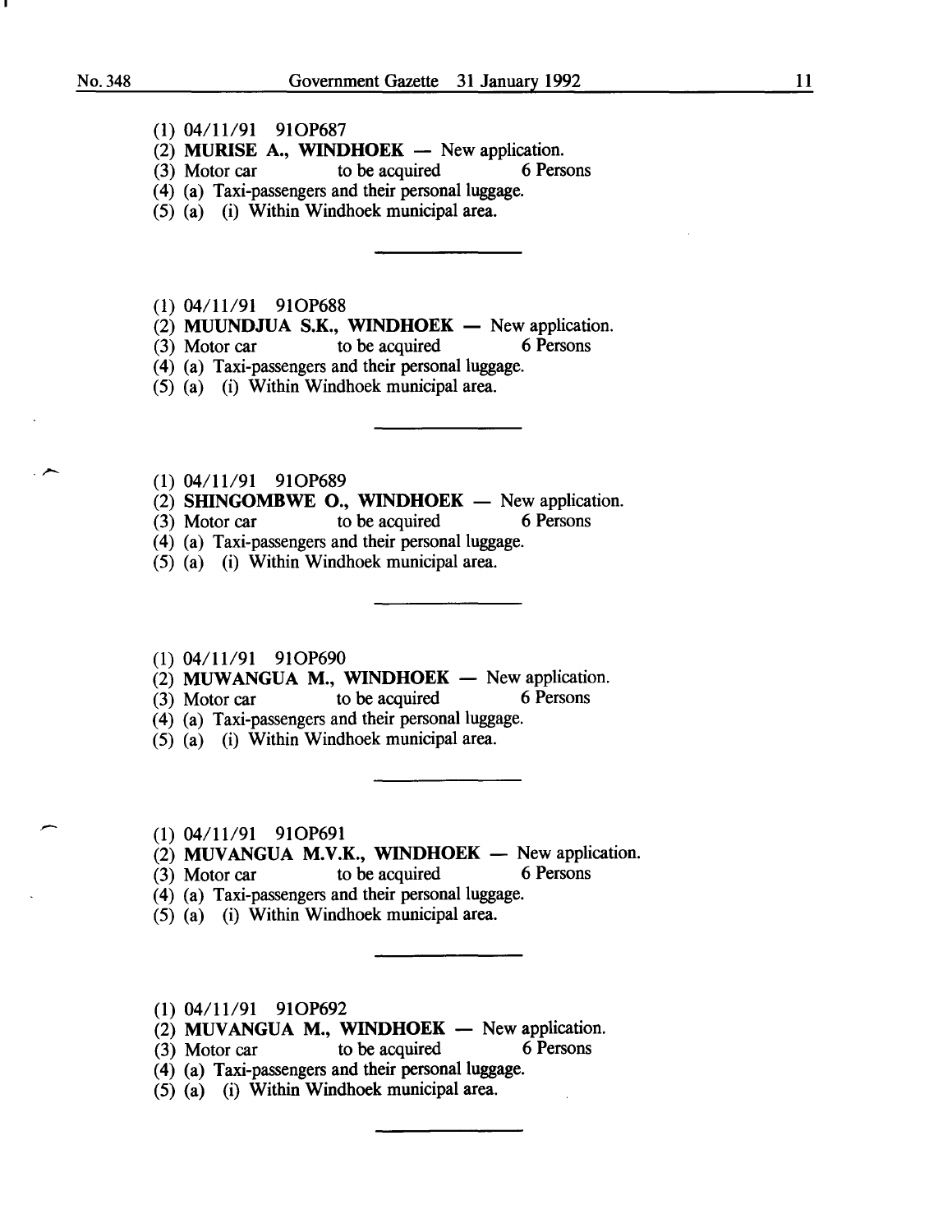- (1) 04/11/91 91OP693
- (2) **MATENGU C., WINDHOEK**  $-$  New application.<br>
(3) Mini-bus to be acquired 12 Persons
- to be acquired
- (4) (a) Taxi-passengers and their personal luggage.
- (5) (a) (i) From places situated within Windhoek municipal area to Rundu and Katima Mulilo via Okahandja, Otjiwarongo, Otavi and Grootfontein and return via the same route. T/Table: As and when required. Tariffs: As per agreement.
- (1) 04/11/91 910P694
- (2) CLEMENT M., WINDHOEK  $-$  New application.<br>(3) Motor car to be acquired 9 Persons
- $(3)$  Motor car to be acquired
- (4) (a) Taxi-passengers and their personal luggage.
- (5) (a) (i) From places situated within Windhoek municipal area to Rundu and Katima Mulilo via Okahandja, Otjiwarongo, Otavi and Grootfontein and return via the same route. T/Table: As and when required. Tariffs: As per agreement.

#### (1) 04/11/91 91OP695

- (2) **HAKURIA G., WINDHOEK** New application.<br>(3) Motor car to be acquired 6 Persons
- $(3)$  Motor car
- (4) (a) Taxi-passengers and their personal luggage.
- (5) (a) (i) Within Windhoek municipal area.

#### (1) 04/11/91 910P696

- (2) HAKURIA G., WINDHOEK  $-$  New application.
- (3) Motor car to be acquired 6 Persons
- (4) (a) Taxi-passengers and their personal luggage.
- (5) (a) (i) Within Windhoek municipal area.
- $(1)$  04/11/91 91OP697
- (2) **MEINERT H., GOBABIS**  $-$  New application.<br>(3) N 309 GO Motor car 9 Persons
- Motor car
- N 1436 GO L.D.V. 3 Persons
- ( 4) (a) Tourists and their personal effects.
- (5) (a) (i) Within the borders of the Republic of Namibia.

--